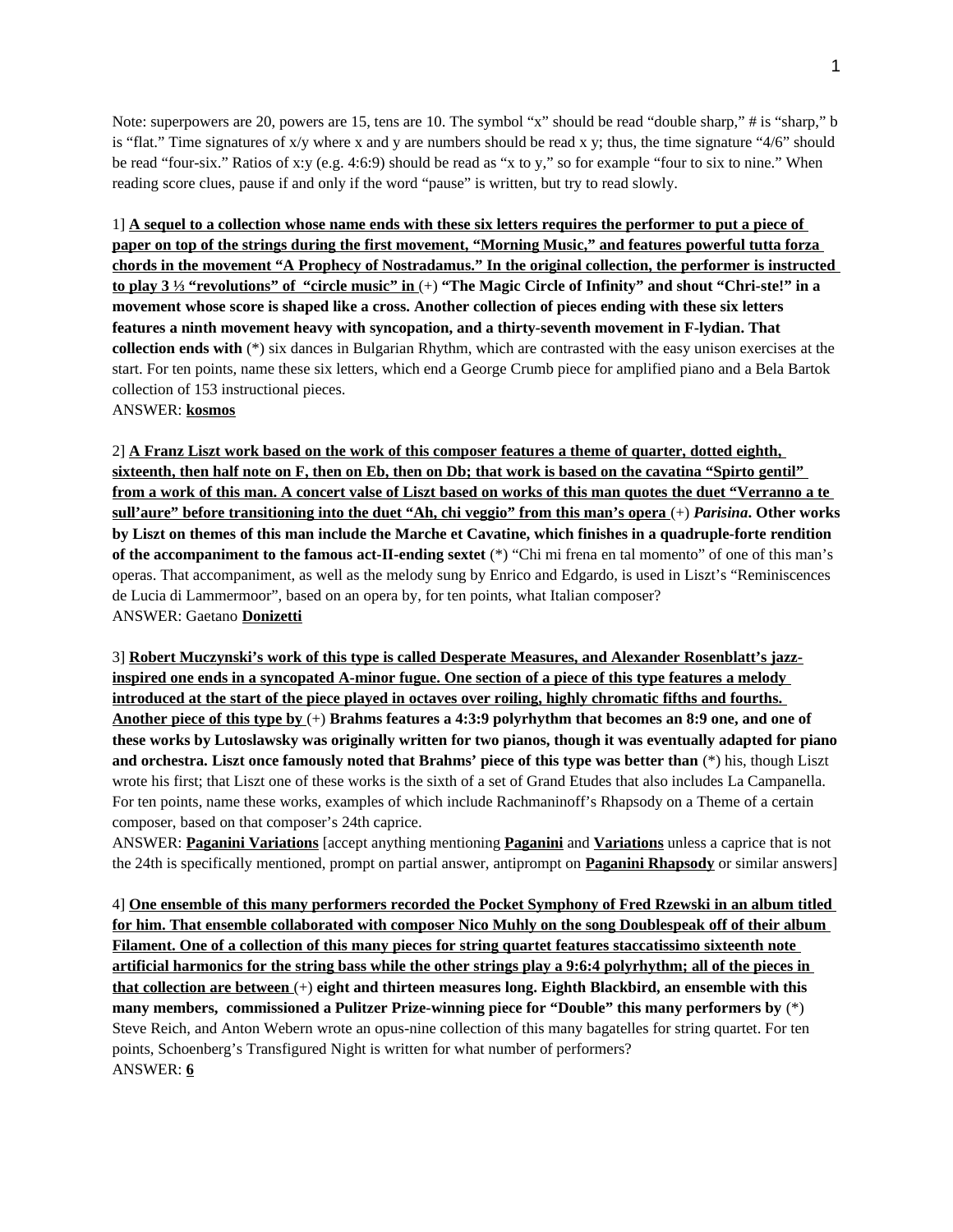5] **As he plays this theme in octaves in the left hand, Leif Ove Andsnes** [*"LAYF oo-VAY ANS-ness"*] **does not play the written octave tremolos in the right hand, instead choosing to play a high-high-low-low pattern. In his analysis of the work of a certain composer, Michel-Dimitri Calvocoressi notes that this theme bears a striking resemblance to the act two prelude of** (+) **Khovanshchina. In the first statement of this theme in one piece, every note but a high eighth note F is marked tenuto. This theme, which is offset with two beats of silence in its fourth appearance, is marked "allegro giusto, in the** (\*) Russian style" in its first. This theme starts the piece it is in in B flat major, but eventually appears in different keys and as part of other movements, such as *Con Mortuis in Lingua Mortua*. For ten points, name this melody in 5/4 6/4 mixed meter, which appears in *The Great Gate of Kiev* and occurs throughout *Pictures at an Exhibition*.

ANSWER: **Promenade** [prompt on anything indicating a theme from Pictures at an Exhibition]

6] **Description acceptable until end. The most common orchestration of this movement has parts for such uncommon percussion instruments as Messiaen's** [*"me-SYAN's"*] **geophone and a wind-machine. In that orchestration, the opening motif is played by the contrabassoon, followed by thirty-second notes with semihard mallets on the timpani. That orchestration is by** (+) **Marius Constant, who used castanets in one section partially inspired by this movement's composer's own orchestration of his** *Alborada del gracioso.* **According to Peter Kaminsky, all thematic material in this movement can be derived from a low, muted Fx-G#-D# and a staccato sixteenth-note** (\*) D#-D#-D#-C#-D#. Ascending and descending notes in this movement portray the title character "rolling through the room like a spindle." Written to be technically harder than Balakirev's Islamey, for ten points, name this third movement of Maurice Ravel's *Gaspard de la Nuit*.

ANSWER: **Scarbo** [accept anything similar to the **third movement of Gaspard de la Nuit** before mention, prompt on Gaspard de la Nuit before mention, I guess]

7] **One piece by this man relies on various transpositions of a chord whose constituent frequencies are in the ratio 4:6:7:8:9:12. That piece features an unusual tuning system in which the G and C are pitched higher than the G# and C# respectively, and that tuning system, which was kept secret until Kyle Gann found the pitches of ten of its notes, is a seven-limit tuning system that omits the** (+) **major third in favor of the perfect fifth and septimal minor seventh, and is based around the note Eb in homage to this composer's saxophonist roots. In that piece by this man, a 9 ½ minute section using only the notes of the** (\*) "opening chord" then transitions into a section using only the notes of a chord later seen in this composer's *Chronos Kristalla*, his "magic chord." For ten points, name this minimalist composer of the five-and-a-half-hour, improvisatory *Well-Tuned Piano*. ANSWER: La Monte **Young**

8] **In an article titled for these musical instruments, Edward Cone notes that one piece for these musical instruments is "entropy, perhaps… certainly not music!"; the composer of that work states that it is to be played by two or more "interpreters." Along with the clarinets, cello, and string bass, three of these instruments play in the introduction to Ravel's opera** (+) *L'Heure Espagnole***, and the distorted sound of this musical instrument represents the clip-clop of a horse in Ennio Morricone's** *Farewell to Cheyenne.* **Music critic Alex Ross stated that one piece for these instruments by Toshi Ichiyanagi was "merely a timid, spastic prelude" to the most famous work for these instruments, which featured** (\*) one hundred of them slowly winding down. For ten points, name these instruments, which feature in a *Symphonic Poeme* by Gyorgi Ligeti. ANSWER: **metronome**s

9] **The third movement of this man's first symphony begins with the celesta ostinato A-G#-F-F#, before the solo oboe enters; that movement is marked Doloroso Elevato. In a work by this man, a "more difficult" ossia**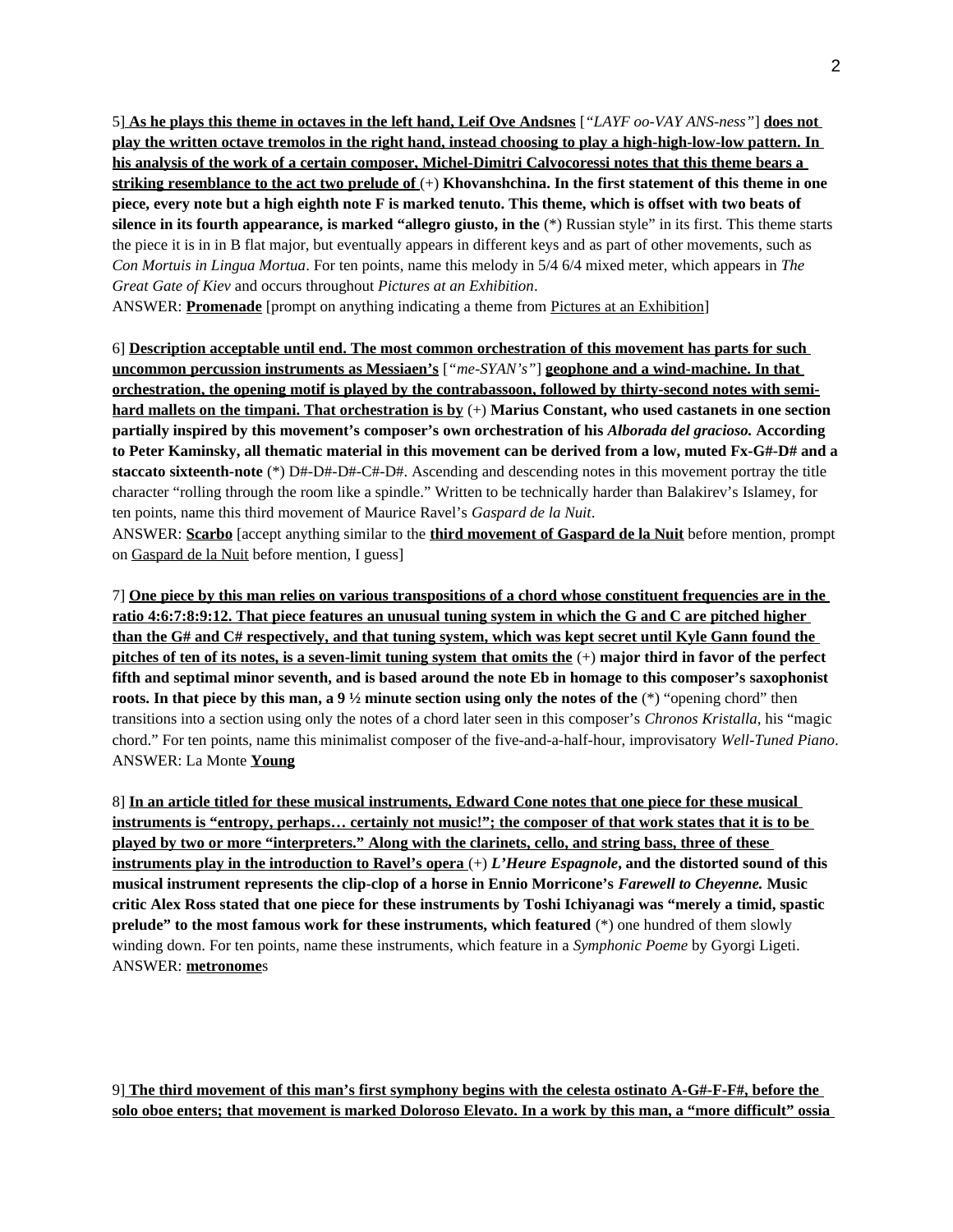**is provided under a measure of 19/8; that work begins with a glissando into a chord consisting of C, G, D, A, F#, and B which transitions into a movement "to be played as fast as possible." This composer of the** (+) **Zingareska symphony revised one work of his to be playable by four pianos instead of the sixteen playerpianos it originally called for; in that revision, this composer also omitted the siren and cut down the number of** (\*) airplane propellers from three to two. That piece was originally composed to accompany a short film of Dudley Murphy and Ferdinand Leger. For ten points, name this composer of the Piano Concerto No. 2 "The Airplane" and the "Ballet Mecanique."

ANSWER: George **Antheil**

10] **Two of these instruments linked together form the Francois-Louis-designed new instrument called the aulochrome. Along with the electric guitar, this instrument plays the melody in the 7/8 section of Leonard Bernstein's overture Slava!. This instrument has a prominent third-movement solo in Jan de Meij's first symphony "Lord of the Rings," and either the flugelhorn or this instrument can play the solo in** (\*) **"Rufford Park Poachers," the third movement of Percy Grainger's Lincolnshire Posy. Unlike other members of its family, this instrument can come with a high G key. This instrument is the higher of the two that play in "I Feel The Earth Move" from Philip Glass'** *Einstein on the Beach***, and is the highest one played by** (\*) John Sampen and Arno Bornkamp. For ten points, name this saxophone pitched in Bb which can be straight or curved, the highest used in a traditional saxophone quartet.

ANSWER: **soprano saxophone** [prompt on saxophone, do not accept or prompt on other types of saxophones]

11] **Sir Simon Rattle conducted Mahler's fifth symphony and a movement named for this concept in his first concert as chief conductor of the Berlin Philharmonic. That movement named for this concept features the repeating melody D-C#-high F#-A-low C played in the high winds. Later in that work, the strings play a high, repeating F#-G-A-D; that movement named for this concept imitates, according to its composer,** (+) **"the atmosphere of a massive nightclub with people dancing and taking drugs." Another work named for this concept begins with the flute playing B (pause) low D#-A#-B (pause) high G-A#-B; that work was based on a poem by the composer on his** (\*) creative abilities, and ends in a triumphant C-major chord due to its composer's synesthesia. For ten points, name this concept, which names the third movement of Thomas Ades' Asyla and, while not fire, a "Poem" of Alexander Scriabin.

ANSWER: **ecstasy** [accept **Ecstasio** or **Poem of Ecstasy**]

12] **One piece about these animals, in its seventh section, requires a tape recorder to play "warning pips" while the choir is instructed to do a variety of actions, including neighing, snorting, and making vomiting noises; the first instrument to play in that piece is a Hammond organ playing a tone cluster. In another piece about these animals, the performer is given instructions on how to** (+) **bend a paperclip and "apply… to vibrating string." In that piece, the pianist is required to scrape the strings with a chisel; that piece, which begins with a "Vocalise (...for the beginning of time)", later requires the electric cellist to double on antique cymbals, and requires all three players to be** (\*) masked. One piece about these animals begins with a baritone reading from the Collins Encyclopedia. For ten points, name these animals, the subject of a "dramatic cantata" by John Tavener and George Crumb's "Vox Balaenae." ANSWER: **whale**s

13] **One piece from this country for tenor sax and recording uses vocal samples from life-sentenced prisoners; that piece, "Grab It!", is one of its composer's "Boombox pieces". Another composer from this country began one of his pieces in 10/16 time with an arpeggiated Bb minor, then Ab major triad; in that piece, multiple sections marked** (+) **"bridge" are notably not repeated. One piece from this country transitions from one-line**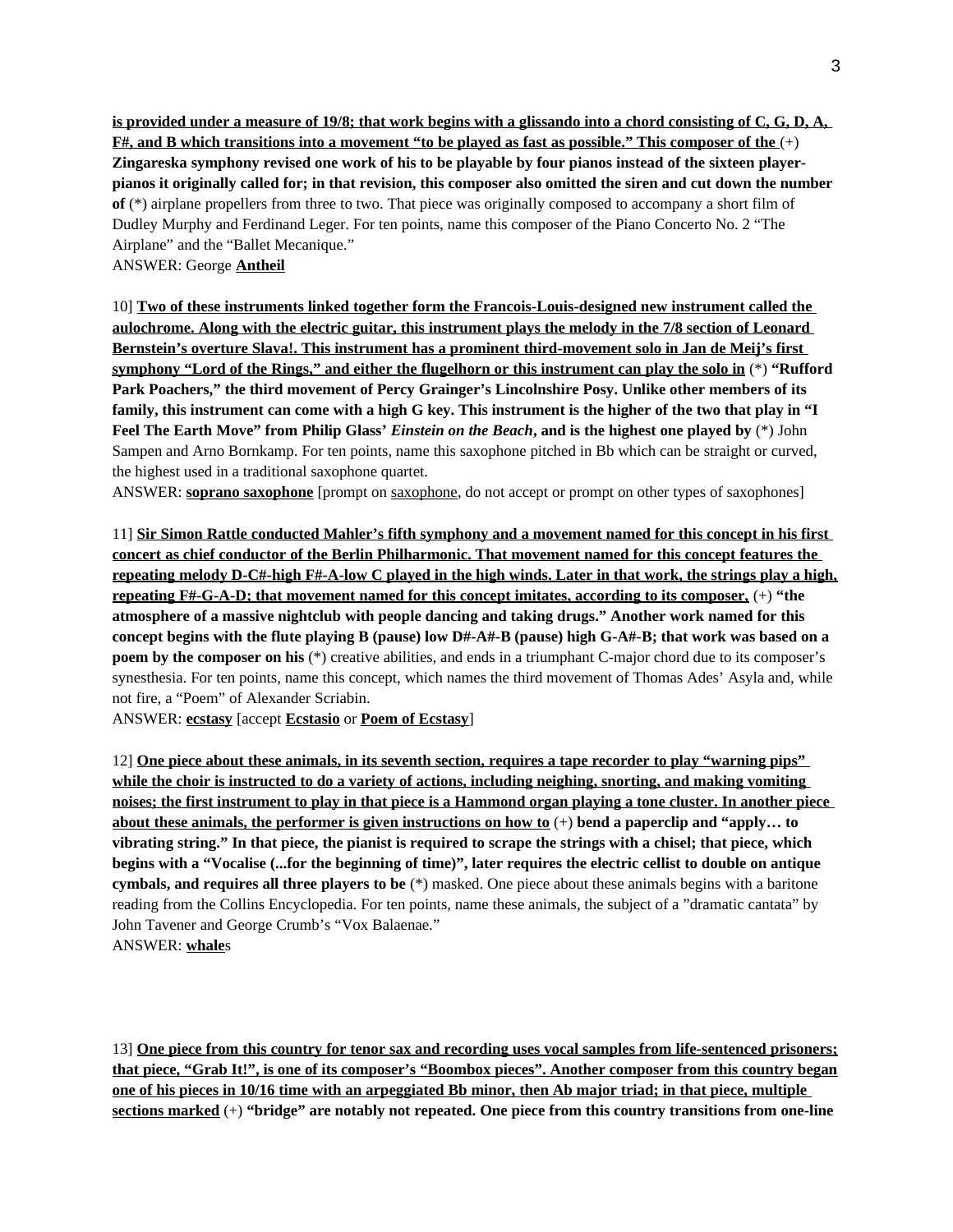**staves to the grand staff for four bars, before transitioning back for a five-bar tremolo ending; that work is a "symphonic movement for any loud-sounding group of instruments." This country is home to a composer who wrote** (\*) 106 short, melodic "cells" that can be repeated as much as the performers desire in his Canto Ostinato, as well as the composer of Workers' Union. For ten points, name this home country of JacobTV, Simeon Ten Holt, and Louis Andriessen.

## ANSWER: The **Netherlands** [or **Holland**]

14] **In a film score, this composer uses flutter-tongued notes in the cornet and trumpet to depict a woman and a man turning into a hippo and rhinoceros; at the end of that work, the melody Bb-A-C-B natural-C-Bb-A-B natural leads into the flute solo that begins the credits. A cantata by this composer opens with the** (+) **tomtoms and the piano tapping out a rhythm on low C. The most famous part of that cantata features the counter-tenor soloist doubled by the bari sax and electric guitar and requires a flexatone; that movement is a tango. In addition to his score for Khrzhanovsky's film The Glass Harmonica and opera** (\*) Historia von D. Johann Fausten, this composer included a tango for harpsichord in a piece that opens with a "sentimental song" for amplified prepared piano. For ten points, name this Soviet composer, famous for his "polystylism," who wrote six Concerti Grossi.

## ANSWER: Alfred **Schnittke**

15] **In one string trio named for this place, three different types of sul ponticello are called for; in the third movement of that work, the solo cello must "stutter" and "shake" the bow, while in the eighth movement, the solo violin, playing "with a touch of dementia," must play "at the back of the stage, facing away from the audience." That piece, with movements that include "Cecilia" and "Sabina," is** (+) **Andrew Norman's** *The Companion Guide to* **this city. Another piece about this city begins its 6/4 first movement with an oboe solo with the rhythm (read slowly) dotted quarter, three eight notes, five-tuplet, quarter note, triplet. Performances of a third piece about this city substitute** (\*) flugelhorns for the required six buccine; in the third movement of that piece, the recorded sound of a nightingale is heard. For ten points, name this city, whose Fountains, Festivals, and Pines feature in a trilogy by Ottorino Respighi. ANSWER: **Rome** [or **Roma**]

16] **This composer has a Youtube series called "Illustrated Music" in which he explains the mathematical context behind many of his works. One work of this composer uses three parts to illustrate the generations and ages of many cows while a narrator reads out the math problem they originate from; that work is**   *Narayana's Cows* **. Another of this composer's works, which he describes as "a sort of natural phenomenon," consists of** (+) **every chord that spans an octave or less, arranged chromatically and by size, is his** *Chord Catalogue***. This man is most famous for a work that notes "no one would be the wiser if I were to simply leave out passages," but "that would not be a** (\*) success at all." Later in that piece, the performer must improvise a one-minute speech while playing the written melodies. For ten points, name this American composer of the string bass piece *Failing*.

ANSWER: Tom **Johnson**

17] **One work of this name opens with the trombones playing a forte A-G#-F#-D# followed by the trumpets playing A-Bb-C-Eb. In that work, siren and referee whistles accompany a baritone in the part of a preacher. That work is based on a poem under a frieze at a Lubeck church, and was premiered at the 2013 Proms after being commissioned in memory of** (+) **Witold Lutoslawski. In addition to that Thomas Ades piece with this name, another work of this name begins with the piano playing an F, adding a G#, adding a B natural, then removing the B natural, while the low brass play** (\*) F-E-F-D-E-C-D. In the sixth and final variation of that work,